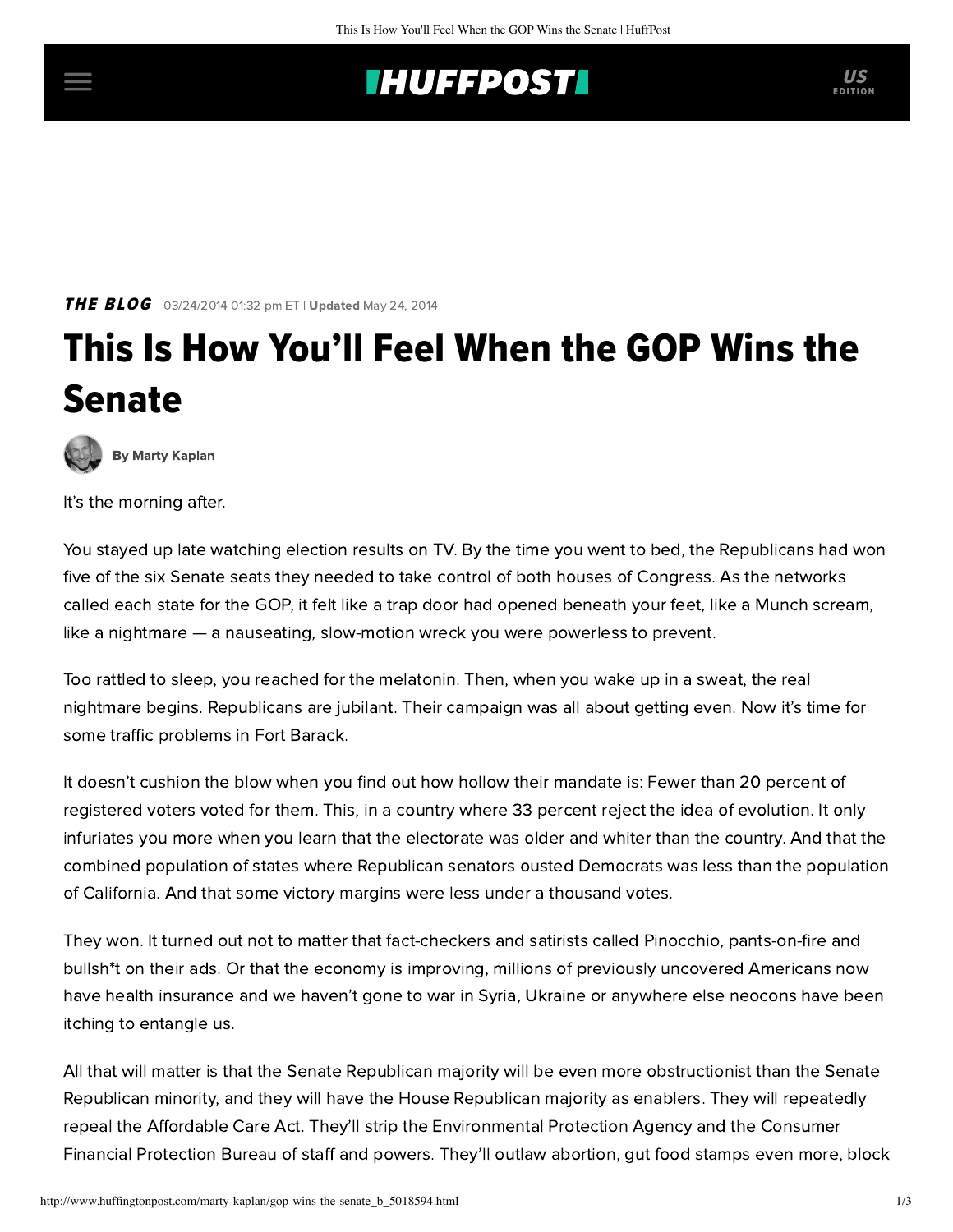a path to citizenship for 12 million immigrants and cut taxes on the 1 percent. The only thing stopping them will be Democratic filibusters. But fear of losing the next election will be on many minority minds, so a united opposition is not a given, and Democratic caving, depicted as high-minded bipartisanship, will no doubt send some odious Acts to the Oval Office.

Which the president will veto, and which one hopes will lack the two-thirds required to override. The result — the most optimistic scenario — will be epic gridlock. White House initiatives will be dead on arrival in Congress, and Republican laws will be interred in the Rose Garden. This will be particularly good news for the plutocrats whose billions are now funding the 2014 national disinformation campaign; stasis is their friend.

Last week, President Obama anticipated getting "[clobbered"](http://www.politico.com/story/2014/03/obama-democrats-midterm-elections-clobbered-104885.html) in the midterm elections. On Sunday, Nate [Silver changed his Senate forecast from a tossup to a slight Republican advantage. Maybe these](http://fivethirtyeight.com/features/fivethirtyeight-senate-forecast/) predictions will terrify enough Democratic donors to cough up now and enough Democratic voters to turn out in November. But are dystopian prophecies, including mine, ever really a deterrent? I'm afraid that not even the [declaration](http://thinkprogress.org/climate/2014/03/19/3416539/inhofe-senate-epw-committee/) by Oklahoma Republican Jim (The Greatest Hoax: How the Global Warming Conspiracy Threatens Your Future) Inhofe that he'll be in charge of the Senate environment committee if they win; or the thought of Chuck ("There are a lot more Scalias and Thomases that we'd love to put on [the bench"\) Grassley chairing the judiciary committee, or of armed services and foreign relations manne](http://www.msnbc.com/rachel-maddow-show/grassley-wars-more-scalias-and-thomases)d up by Lindsey Graham and John McCain — I fear that these plausible horrors won't be enough to energize Democrats.

The only way to increase the turnout of the base is to speak to its heartbreak.

Drones. Spying. No tax on carbon pollution. No immigration reform. No gun control. No public option. No campaign finance reform. No bankers behind bars.

Every Obama supporter has a list of disappointments with the administration, and a list of excuses for them — the Republican House, the NRA, political reality — that don't cut it. Democrats won't hold the Senate by getting a percent or two more of swing voters than Republicans, because it's supporters, not undecideds, who turn out for midterm elections. Their only hope is to increase their passion. The young, the women, the blacks and Latinos who vaulted the president into the White House in 2008, and who had nowhere else to go in 2012, will not be rushing to the polls in 2014 unless President Obama gives them gives us all  $-$  big reasons to fight *for* him, not just against *them*.

Insiders tell me, "Just wait until after the mid-terms, he'll be free to pull all the stops out." But why should a full-throated Obama who'll get nothing from a future Republican Congress be more appealing than an Obama who gets nothing from Congress now? In his 2014 State of the Union, he said he was going to act "with or without Congress." What's he waiting for?

I'm sure someone has a spreadsheet showing that Democrats have a better chance of holding the Senate if Obama waits until after the election to cancel the Keystone XL pipeline. Surely some operative has numbers saying that approving the Keystone XL now is his only hope of holding on to seats in Alaska,